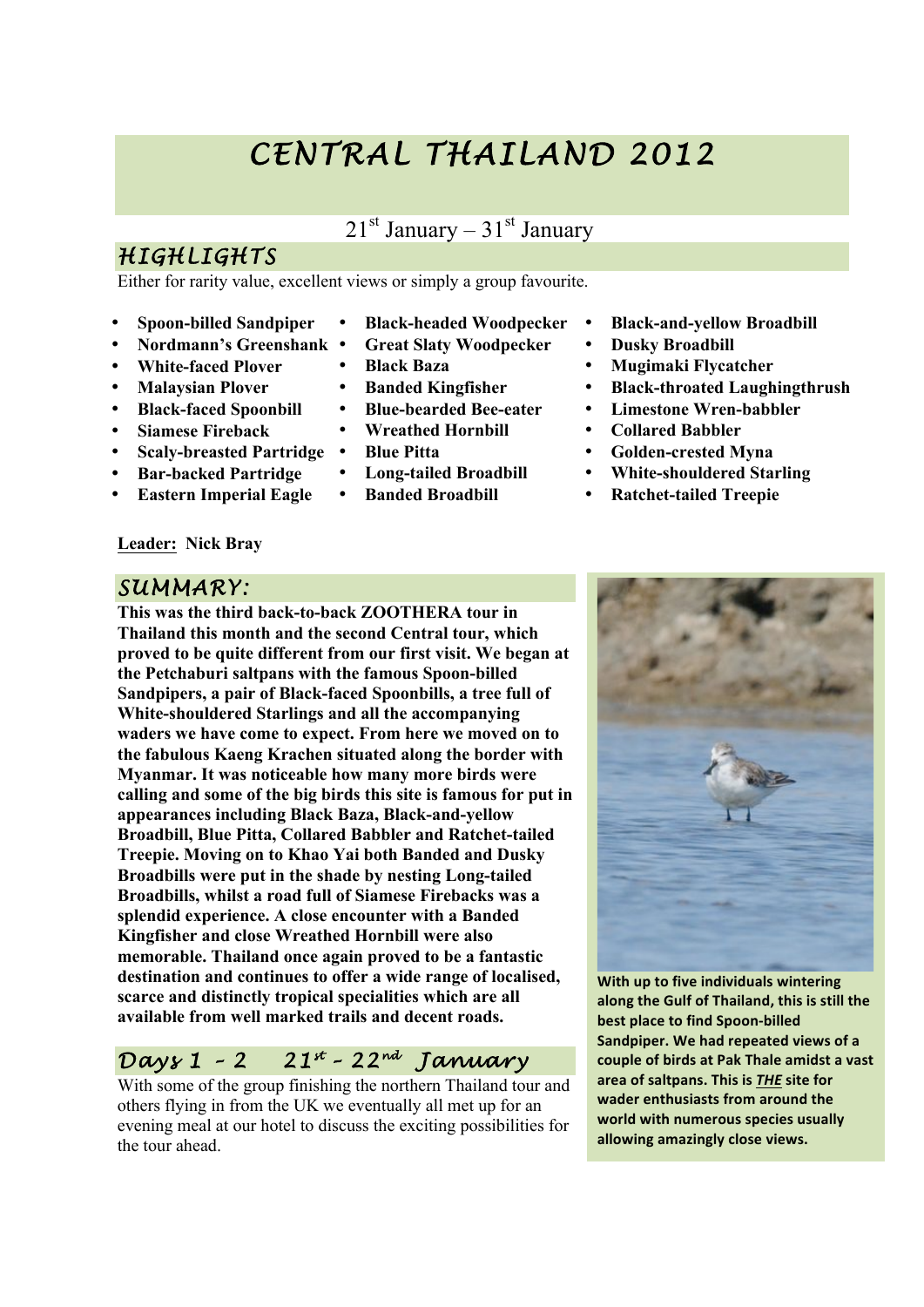## *Day 3 Monday 23rd January*

We left Bangkok early doors and headed to the world famous wader hotspot of Pak Thale, home of what is probably the most wanted bird in the world right now – **Spoon-billed Sandpiper**. Upon arrival it was apparent the main congregation of waders was located in a different area of salt pans than on our previous visit a few weeks ago. But a quick scan from beside the minibus revealed a 'spoonie' almost immediately which promptly flew off, although another two birds were located just a few minutes later. Over the next twenty minutes we enjoyed amazing scope views as they fed in company with numerous **Red-necked Stints** and **Curlew Sandpipers**. The duller bodies and more dumpy size was often the most apparent feature when scanning through the stint flock, especially when the 'spoonie' was side on or facing away from us. A decision was then made to leave here and search for the next 'most wanted' wader, **Nordmann's Greenshank**. And after driving down the road a few kilometres we found a large flock of **Great Knot** and then there they were, a loosely spread out flock of 20+ **Nordmann's Greenshanks**. By now we had also located **Greater Sandplover**, **Red-necked Phalarope** and **Long-toed Stint** as well, so we decided to return for a second helping of the 'spoonie'. Along the way we followed up on a hot tip-off and promptly scored with the major sighting of a pair of **Black**faced Spoonbills. They were a little distant so we walked out across the saltpans towards them and halved the distance which produced nice views. A good selection of waders were also here including side-by-side comparisons of **Common Greenshank** and **Marsh Sandpiper**, loads of **Black-winged Stilts**, **Lesser Sandplover**, **Spotted Redshank** and lots more stints. Back at Pak Thale the **Spoon-billed Sandpiper** was still present and we also nailed a **Broad-billed Sandpiper** as well before heading to some different pools and salt pans which produced much the same assortment of waders. Lunch was taken at the riverside where we later boarded a boat and headed out to Laem Pak Bia sandspit. A few **Malaysian Plovers** were quickly located, followed by a pair of intriguing **White-faced Plovers** – this recently described species is now treated as a race of **Kentish Plover** following DNA studies which state it is a little too closely related to its cousin. However, its plumage and behaviour are both rather distinctive so this may well not be the end of the story. A flock of **Greater Crested Terns** also held a few **Lesser Crested Terns** on a nearby beach, and we also saw **Pacific Reef Egret** and **Striated Heron** here as well. On our return to the minibus we drove across the road and found a few **Indochinese Bushlarks** that required a bit of effort to see and in doing so flushed 3 **Indian Nightjars** from the scrub. We ended the day at the Royal Project where a **Watercock** was a surprising find, although **Ruddy-breasted Crake**, **Yellow Bittern** and **Pintail Snipe** were more to be expected. A couple pools were full of waders and held **Pacific Golden Plover**,



**Several Malaysian Plovers were present on the famous sandspit at Laem Pak Bia.** 



**Long-toed Stint is reasonably easy to find around!the!saltpans.**



**The Kalij Pheasants present at the photo blind at Kaeng Krachen are certainly different to nominate forms.**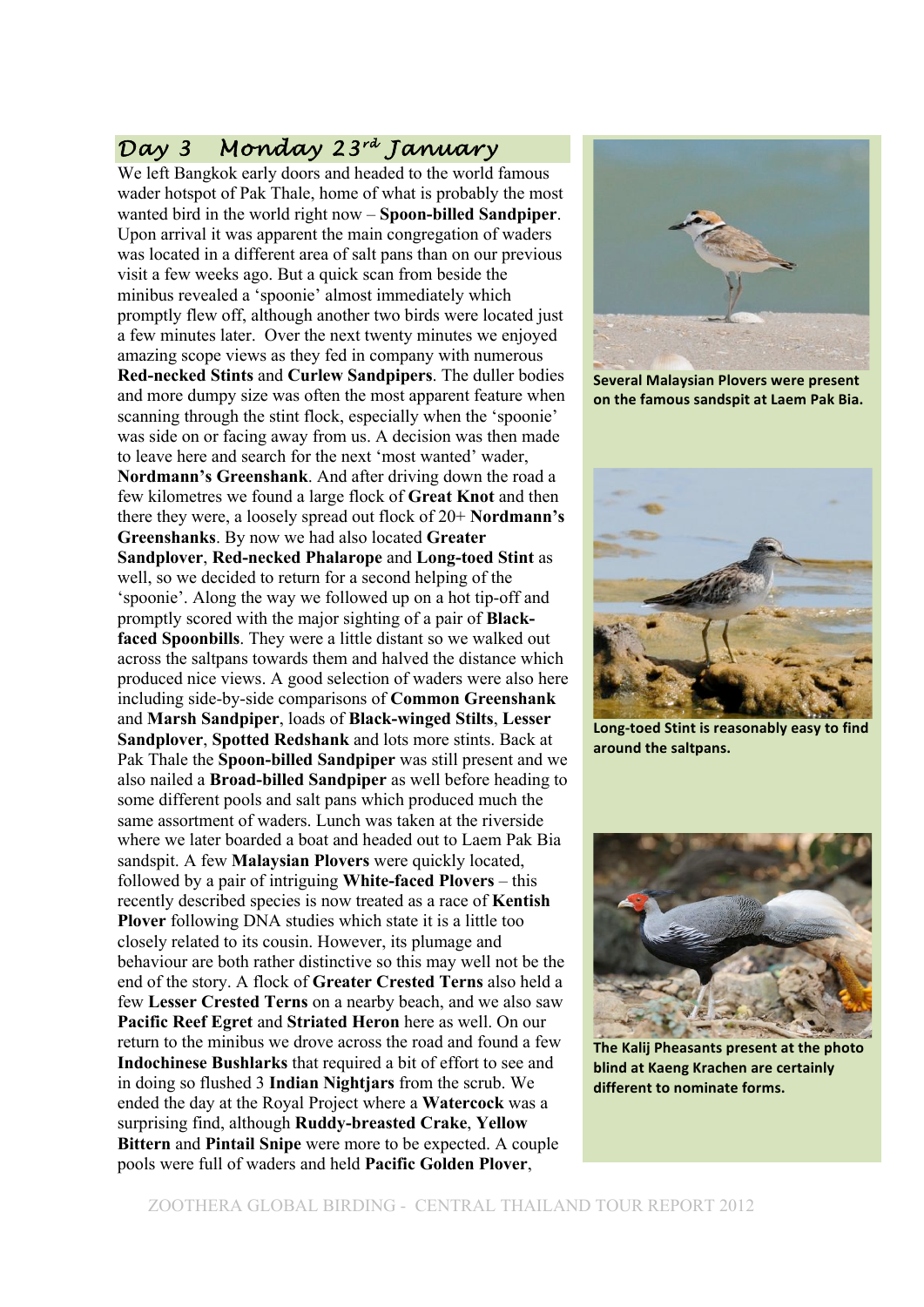**Wood Sandpiper** and loads of stilts. We finished with thousands of **Lyle's Flying Foxes** heading out across a beautiful red sunset to end proceedings nicely.

#### *Day 4 Tuesday 24th January*

The magnificent forest of Kaeng Krachen is the largest national park in Thailand and the focus of our birding for the next three days. We began by working an area between the entrance gate and the campsite which under the hot conditions (with the temperature much hotter than two weeks ago) turned up some decent birds with the best being a pair of **Blue-bearded Beeeaters** hawking for insects on the hill above the road. Our birdfilled morning then continued with a pair of **Dollarbirds** perched in a large dead tree beside a water hole, and the same area also held **Ruby-cheeked Sunbird**, **Scarlet-backed Flowerpecker**, **Banded Bay Cuckoo**, **Crimson Sunbird**, **Blue-winged Leafbird**, **Asian Brown** and **Taiga Flycatchers**, **Black-headed Bulbul** and **Dark-necked Tailorbird**, whilst overhead the sky was filled with **Grey-rumped Treeswift**, **Fork-tailed** and **House Swifts**, **Ashy Woodswallow**, **Red-rumped** and **Barn Swallows** and several **Brown-backed Needletails**. A large fruiting tree over the road turned out to be a goldmine as it held several **Common Hill-mynas** as well as a pair of superb **Golden-crested Mynas**, **Coppersmith**, **Blue-eared** and **Greeneared Barbets**, **Oriental Pied Hornbill**, **Thick-billed Greenpigeon**, **Asian Fairy Bluebird**, **Black-naped Oriole**, several **Sultan Tits** and **Black-winged Cuckooshrike**. We then spent the rest of the day at a special site only used by very small groups which consists of a large blind where you can view a couple small drinking pools. Almost immediately we had the strange-looking **Kalij Pheasant** and a brief view of a **Scalybreasted Partridge**, quickly followed by a mixed group of **Greater** and **Lesser Necklaced Laughingthrushes**. After lunch we returned to the blind and spent the whole afternoon watching an amazing variety of shy forest dwellers from just a few metres away. The laughingthrushes were present most of the time and a **Large Scimitar-babbler** flew in and landed in the open before scooting off into the trees where it was just visible amongst the leaves for a couple of minutes. A pair of **Black-naped Monarchs** spent some time bathing, followed later by a male **Chinese Blue** and **Tickell's Blue Flycatcher** before the star of the show appeared. Walking quietly out of the dense forest to the edge of the clearing before us was a pair of **Bar-backed Partridges**, a normally extreme shy and skulking bird which has been visiting here recently. In fact they made several appearances during the course of our vigil and we had numerous photo opportunities! Also seen were **Abbott's Babbler**, **Rackettailed Treepie**, **Greater Racket-tailed Drongo**, two **Siberian Blue Robins**, **Black-crested**, **Stripe-throated** and **Streak-eared Bulbuls**, **White-rumped Shama** and much to Frank's relief a pair of **Puff-throated Babblers** which later came round to our



**Scaly-breasted Partridge is one of the** star performers at Kaeng Krachen.



**A!pair!of!superb!Bar:backed!Partridges! performed very well in front of the hides** at Kaeng Krachen.



**Lesser Necklaced Laughingthrush at Kaeng!Krachen.**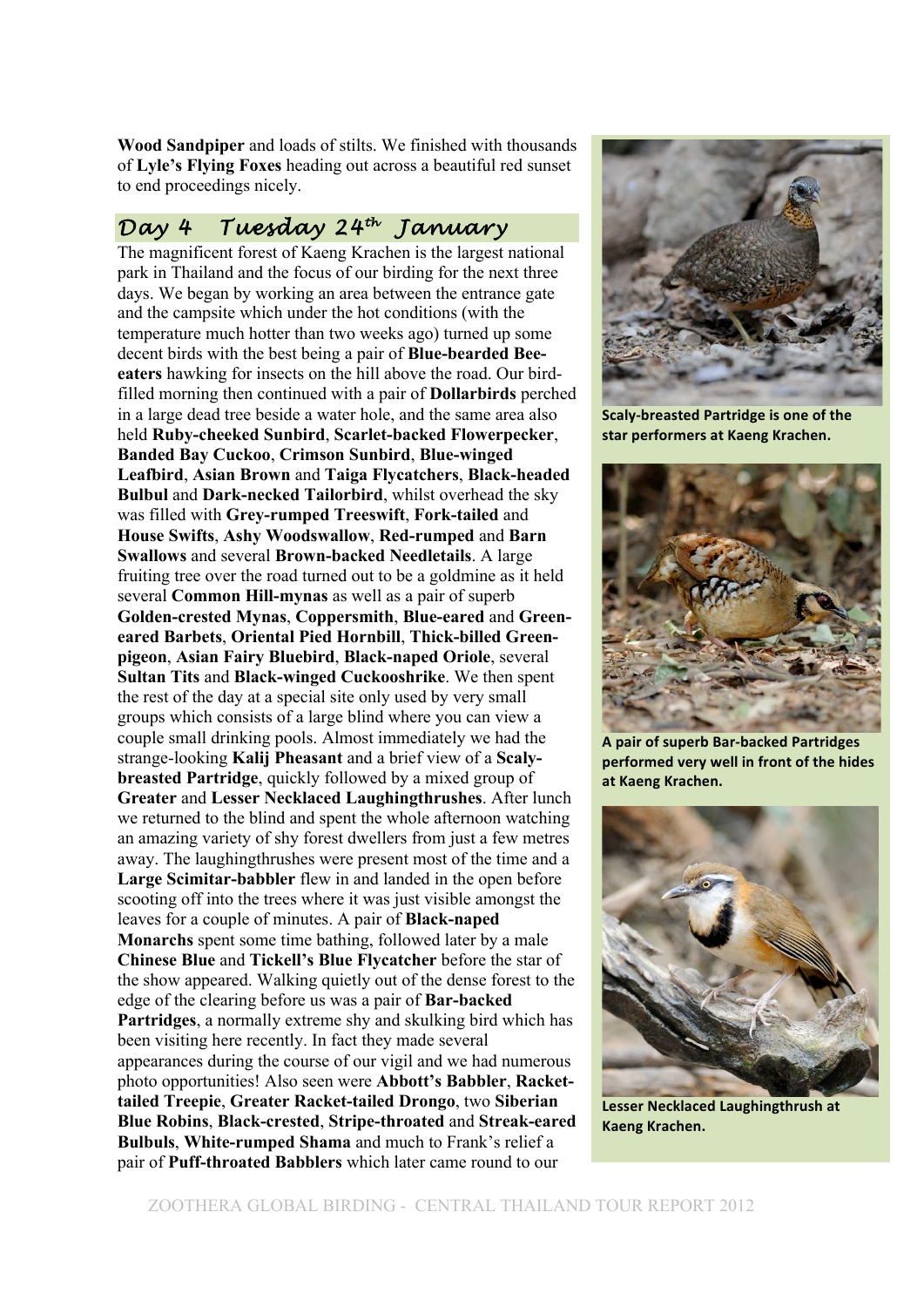side of the blind and rooted in the leaf litter by his feet! Told you! By the time we left the rain had arrived and we headed to a nice restaurant overlooking the reservoir for dinner.

#### *Day 5 Wednesday 25th January*

A very good day around the lower elevations of Kaeng Krachen began with a pair of **Great Slaty Woodpeckers** perched in a tall dead tree close to the road. This amazingly large woodpecker with a weird small head and buffy throat remained motionless on its exposed perch for ages, allowing great views in the scope. There was also a **Greater Yellownape** and **Greyheaded Woodpecker** in the fruiting tree which were new for the tour, as well as all the same species as the day before and we spent a very enjoyable hour watching all of the activity . Once we passed the campsite a rather fortuitous stop resulted in a pair of **Black-thighed Falconets** being spotted in a tree over the road and as we scoped them a bit of random tape playing resulted in a response from a **Blue Pitta** that called back several times from close by. So we walked quietly inside the forest and amazingly a female pitta cautiously hopped into view and walked slowly in a semi-circle past us some 30 metres away and was on view for several minutes. Wow! Our crazily good morning then reached silly heights when a **Black-and-yellow Broadbill** started calling and after a very frustrating and protracted search we tracked a pair down in a large leafless tree where they performed for a few minutes. And we ended a great morning with a brief view of a **Bay Woodpecker**. The afternoon was much quieter and we only added **Common Green Magpie** to our list but still saw a few commoner species before heading out of the park and into an open area where **Yellow-vented Bulbul** and **Lesser Coucal** were found.

#### *Day 6 Thursday 26th January*

We headed up to the top of the mountain early this morning and knew it was going to be a special day when a male **Grey Peacock-pheasant** crossed the track in front of us, before crossing back over again to delight a very happy bunch of birders. At our first planned stop a **Black Baza** flew out from a roadside tree and perched briefly in the early morning sunshine for us to admire, and was followed quickly by an inquisitive **Rufous-fronted Babbler**, **Yellow-browed Warbler**, **Grey Treepie**, **Crimson Sunbird**, **Streaked Spiderhunter**, and a cracking **Black-eared Shrike-babbler**. We then drove down towards the end of the road and almost immediately had a **Drongo Cuckoo** perched in a close tree. Better still was a beautiful **Black-and-yellow Broadbill** that was visiting the fruiting tree right beside our minibus and showing much closer than yesterday's birds. Next up was a **Dark-sided Flycatcher** as well as several other previously seen species before we left and drove back up to the summit and our lunch stop at the



**This Chinese Blue Flycatcher posed nicely at!Kaeng!Krachen.**



**A female Siberian Blue Robin gave prolonged!views!at!Kaeng!Krachen.**



A Black-and-yellow Broadbill was one of **our best finds at Kaeng Krachen.**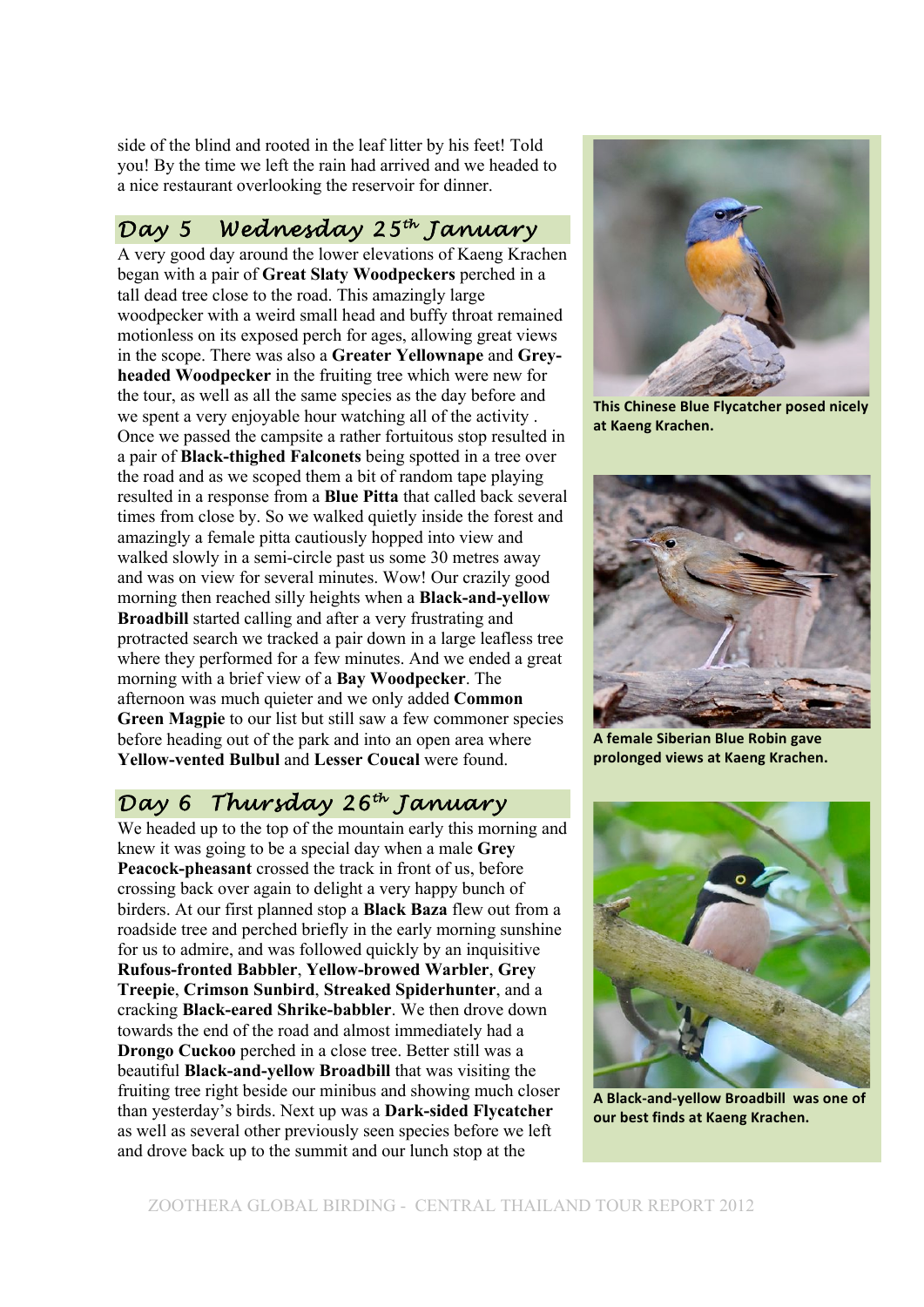restaurant. A **Blue-throated Barbet** showed well here, as did a soaring **Mountain Hawk-eagle**, **Mountain Imperial-pigeon** and a singing **Orange-bellied Leafbird**. We then spent the rest of the afternoon searching for flocks and when Roberta found a pair of **Ratchet-tailed Treepies** trying to cross the road we discovered that they were being followed by a group of 7 **Collared Babblers**, 3 **Black-throated Laughingthrushes** and a **White-browed Shrike-babbler**. This was just too good an opportunity to miss and we followed the flock as they crossed back over the road and continued to feed close by. Then a **Redheaded Trogon** showed well just down the road, and another flurry of activity resulted in a showy **Chinese Blue Flycatcher**, as well as **Green-billed Malkoha**, good looks eventually of a **Great Barbet**, both **Short-billed** and **Rosy Minivets**, **Asian Paradise-flycatcher**, **Ashy Bulbul** and **Black-throated Sunbird**. Driving back downhill a female **Kalij Pheasant** crossed the track in front of us and there were lots of **Emerald Doves** feeding in the road.

## *Day 7 Friday 27th January*

We left after a little later breakfast than usual and headed northeast across Petchaburi province, stopping in some open fields where a **Thick-billed Warbler** was found. Then at a dry Dipterocarp forest a pair of **Black-headed Woodpeckers** were seen, along with a **Forest Wagtail** found by Dan, **Rufous Treepie**, **Purple Sunbird**, **Spotted** and **Asian Barred Owlets** and **Lineated Barbet**. Moving on we had a nice raptor session with 4 **Steppe Eagles**, loads of **Black-eared** and **Brahminy Kites**, **Eastern Marsh Harrier** and best of all, an immature **Eastern Imperial Eagle** flying over. Our route then took us across Bangkok and onwards to Khao Yai, stopping en-route to pay our respects to a pair of **Limestone Wren-babblers** which inhabit some limestone outcrops. We eventually reached our hotel near the entrance gate to Khao Yai just after 7pm.

## *Day 8 Saturday 28th January*

On heading into Khao Yai National Park we made our first stop at a viewpoint where numerous **Hair-crested Drongos** were feeding in some flowering trees and a couple of **Grey-eyed Bulbuls** were also present. More interestingly a **Blue Pitta** began calling and after a little bit of playback began coming towards us but never showed (of course)! But exciting nevertheless. Then we drove to the start of a good trail into some excellent forest where we saw 2 male **Siamese Firebacks** feeding quietly in the leaf litter. Also present here was another **Scaly-breasted Partridge** feeding in the leaf litter close to the path and a male **Hill Blue Flycatcher**. Leaving here we visited a stake-out for **Mugimaki Flycatcher** which showed promptly before we checked out one of the campgrounds and found a bunch of commoner birds along with several **Fire-breasted**



**This female Blue Pitta from Kaeng** Krachen was one of the birds of the trip.



**Collared Babbler is a key species to find** at the top of Kaeng Krachen.



**This!Black:throated!Laughingthrush!was!** with a flock of Collared Babblers at **Kaeng!Krachen.**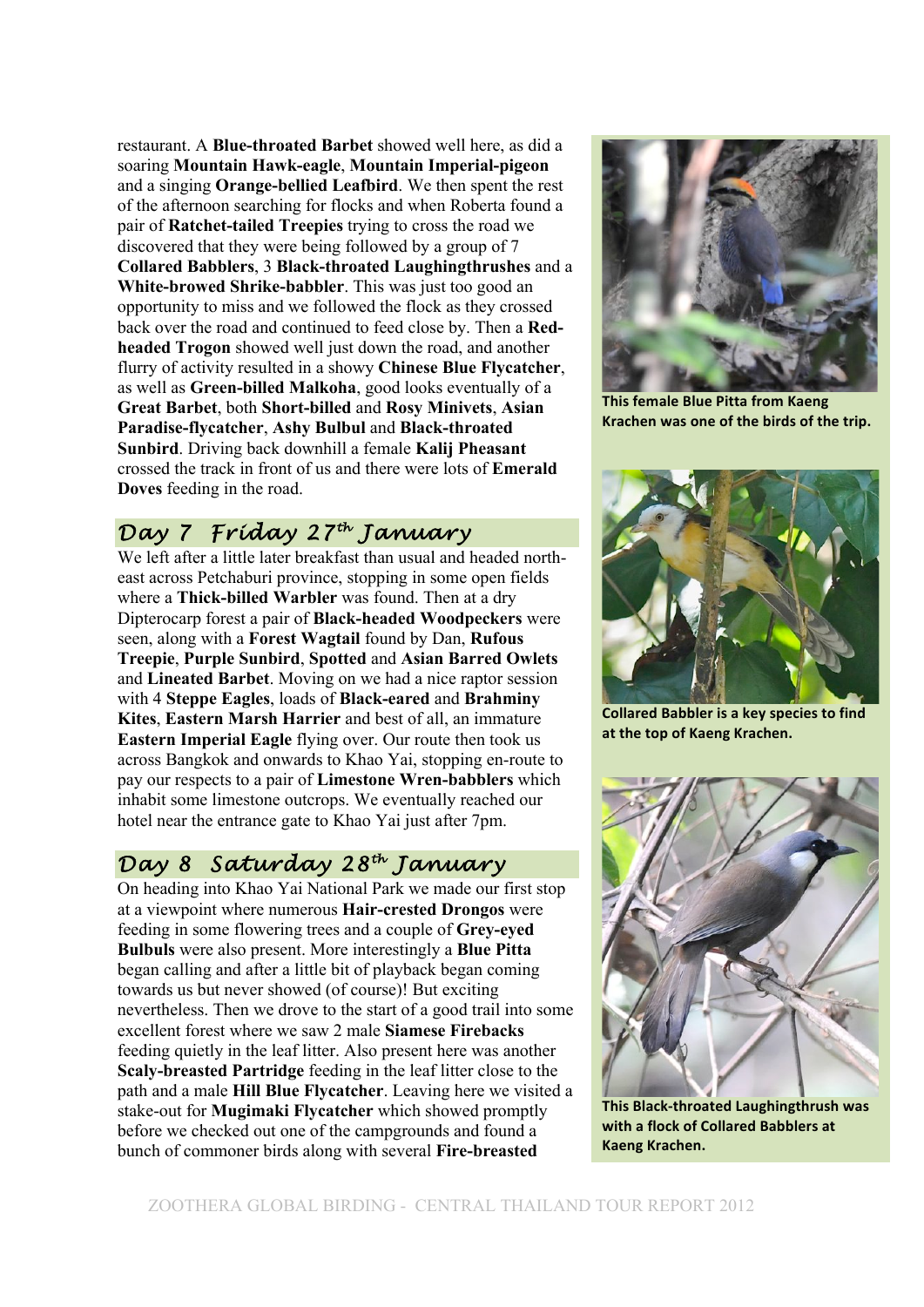(**Buff-breasted) Flowerpeckers** and a fine male **Hainan Blue Flycatcher**. Other birds seen in the general area included **Vernal Hanging-parrot**, **Chestnut-headed Bee-eater**, **Himalayan Swiftlet**, **Golden-fronted Leafbird**, and both **Ashy** and **Brownrumped** (**Swinhoe's**) **Minivets**. After lunch we walked another trail and after a very slow start finally caught up with a flock of co-operative and very noisy **White-crested Laughingthrushes** and, a little later, a **Laced Woodpecker** posed nicely, plus **Slaty-backed Forktail** and **Puff-throated Bulbul** put in welcome appearances. A large mixed flock near the car park also held our first **White-bellied Erpornis**. Leaving here we checked out a large fruiting tree beside the road and there was a cracking **Wreathed Hornbill** sitting out in the open on a bare branch. In fact there were four birds present but we didn't notice the other three until they all flew out! Then we revisited one of the trails from this morning and again found the firebacks, but also spent at least ten minutes with an awesome male **Blue Pitta** that was constantly on view as it circled us amidst relatively sparse vegetation. As if that wasn't enough, a pair of **Banded Broadbills** began calling from the tall trees over the trail and eventually gave great scope views.

## *Day 9 Sunday 29th January*

We entered the park at 6am having spotlighted a **Brown Hawkowl** en-route and headed straight to the campground in search of **Coral-billed Ground-cuckoo**, which unfortunately failed to show. So we headed along Radar Road and found a pair of **Long-tailed Broadbills** making a nest close to the road which we watched for over an hour. We also caught up with a pair of **Moustached Barbets** as well, which were calling from the roadside trees but drew a blank on **Silver Pheasant** despite spending many hours driving up and down the road where they are meant to frequent. We finished the day at our favourite trail where a group of **Dusky Broadbills** performed admirably but high in the tops of the tall roadside trees, and inside the forest we located a calling female **Banded Kingfisher** and a **Collared Owlet** to round off a good days birding.

#### *Day 10 Monday 30th January*

Our last morning at Khao Yai began in the mist and drizzle at the top of the Radar Road and rather frustratingly there wasn't much too see or hear. So we drove back down to one of the campsites and the rain eased off a little and birds soon began to appear with **Claudia's Warbler**, **Yellow-vented Flowerpecker**, **Little Spiderhunter**, **Large Hawk-cuckoo** and a flock of **Whitecrested** and **Lesser Necklaced Laughingthrushes**, plus a pair of **Common Green Magpies** tagging along as well. An **Orangeheaded Thrush** was finally nailed after giving us the slip for the past couple of days and there were plenty of other commoner birds to watch, as well as a flyby from a **Blue-bearded Bee-**



**This Long-tailed Broadbill was building a nest at Khao Yai.** 



**It took some finding but we eventually** found a Banded Kingfisher at Khao Yai.



**Orange-headed Thrush at Khao Yai.**